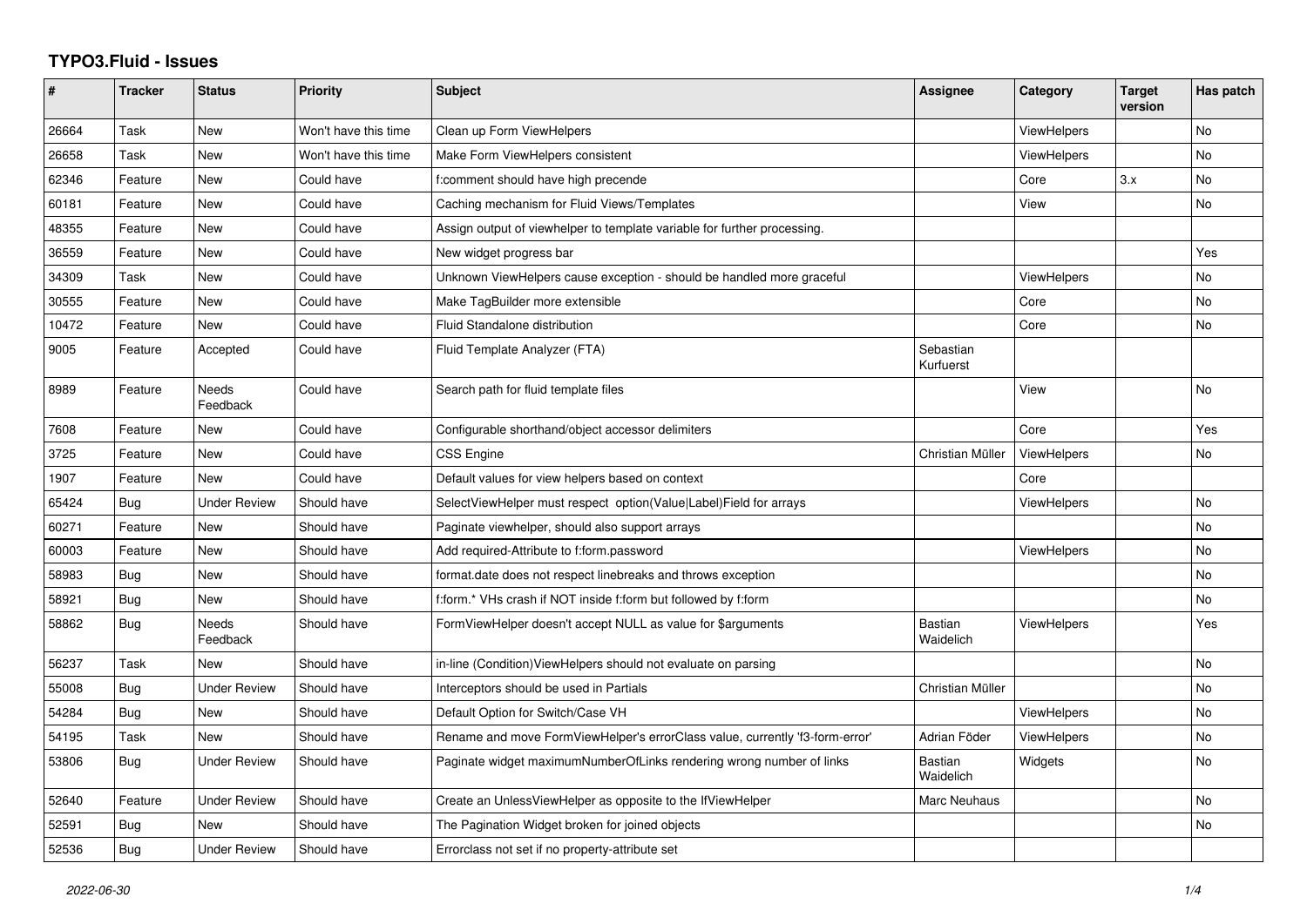| #     | <b>Tracker</b> | <b>Status</b>            | <b>Priority</b> | <b>Subject</b>                                                                                | Assignee               | Category           | <b>Target</b><br>version | Has patch |
|-------|----------------|--------------------------|-----------------|-----------------------------------------------------------------------------------------------|------------------------|--------------------|--------------------------|-----------|
| 52419 | <b>Bug</b>     | <b>New</b>               | Should have     | Wrong PHPDocs notation for default value inline f:translate viewhelper                        |                        |                    | 2.0                      | <b>No</b> |
| 51277 | Feature        | <b>New</b>               | Should have     | ViewHelper context should be aware of actual file occurrence                                  |                        |                    |                          | No        |
| 50888 | Bug            | <b>Under Review</b>      | Should have     | WSOD by changing name of section and if Fluid caches are generated                            |                        |                    |                          | No        |
| 49756 | Feature        | <b>Under Review</b>      | Should have     | Select values by array key in checkbox viewhelper                                             |                        |                    |                          | No        |
| 49600 | Bug            | New                      | Should have     | f:form tag shown as a HTML on frontend                                                        |                        | ViewHelpers        |                          | No        |
| 47669 | Task           | <b>New</b>               | Should have     | FormViewHelper does not define the default request method                                     |                        |                    |                          | No.       |
| 47006 | <b>Bug</b>     | <b>Under Review</b>      | Should have     | widget identifier are not unique                                                              |                        |                    |                          | No        |
| 46545 | Feature        | New                      | Should have     | Better support for arrays in options of SelectViewHelper                                      |                        |                    |                          | No        |
| 46289 | Bug            | <b>Needs</b><br>Feedback | Should have     | Enable Escaping Interceptor in XML request format                                             |                        | View               | 2.0.1                    | No        |
| 46257 | Feature        | <b>Under Review</b>      | Should have     | Add escape sequence support for Fluid                                                         |                        | Core               |                          | No        |
| 46091 | Task           | Needs<br>Feedback        | Should have     | Show source file name and position on exceptions during parsing                               |                        |                    |                          | No        |
| 45394 | Task           | <b>New</b>               | Should have     | Forwardport Unit test for standalone view                                                     |                        | View               |                          | No        |
| 45345 | Feature        | <b>Needs</b><br>Feedback | Should have     | Easy to use comments for fluid that won't show in output                                      |                        |                    |                          |           |
| 45153 | Feature        | <b>New</b>               | Should have     | f:be.menus.actionMenuItem - Detection of the current select option is insufficient            |                        |                    |                          | No        |
| 44234 | Bug            | <b>Under Review</b>      | Should have     | selectViewHelper's sorting does not respect locale collation                                  |                        | ViewHelpers        | 2.1                      | No        |
| 43346 | Feature        | Under Review             | Should have     | Allow property mapping configuration via template                                             | Karsten<br>Dambekalns  | ViewHelpers        | 2.1                      | No        |
| 43072 | Task           | <b>New</b>               | Should have     | Remove TOKENS for adding templates fallback in Backporter                                     |                        | View               |                          | <b>No</b> |
| 43071 | Task           | New                      | Should have     | Remove TOKENS for adding fallback teplates in B                                               |                        |                    |                          | No        |
| 42743 | Task           | <b>New</b>               | Should have     | Remove inline style for hidden form fields                                                    |                        |                    |                          | No        |
| 42397 | Feature        | <b>New</b>               | Should have     | Missing viewhelper for general links                                                          |                        |                    |                          | No        |
| 40998 | Bug            | <b>Under Review</b>      | Should have     | Missing parent request namespaces in form field name prefix                                   | Sebastian<br>Kurfuerst | <b>ViewHelpers</b> | 1.1.1                    | <b>No</b> |
| 40081 | Feature        | <b>New</b>               | Should have     | Allow assigned variables as keys in arrays                                                    |                        |                    |                          | No        |
| 39990 | Bug            | <b>New</b>               | Should have     | Same form twice in one template: hidden fields for empty values are only rendered<br>once     |                        | Core               |                          | <b>No</b> |
| 39936 | Feature        | <b>New</b>               | Should have     | registerTagAttribute should handle default values                                             |                        | ViewHelpers        |                          | <b>No</b> |
| 38130 | Feature        | <b>New</b>               | Should have     | Checkboxes and multiple select fields should have an assignable default value                 |                        |                    |                          | No        |
| 37619 | Bug            | New                      | Should have     | Fatal Error when using variable in name attribute of Section ViewHelper                       |                        | ViewHelpers        |                          | No        |
| 37095 | Feature        | <b>New</b>               | Should have     | It should be possible to set a different template on a Fluid TemplateView inside an<br>action | Christopher<br>Hlubek  |                    |                          | No        |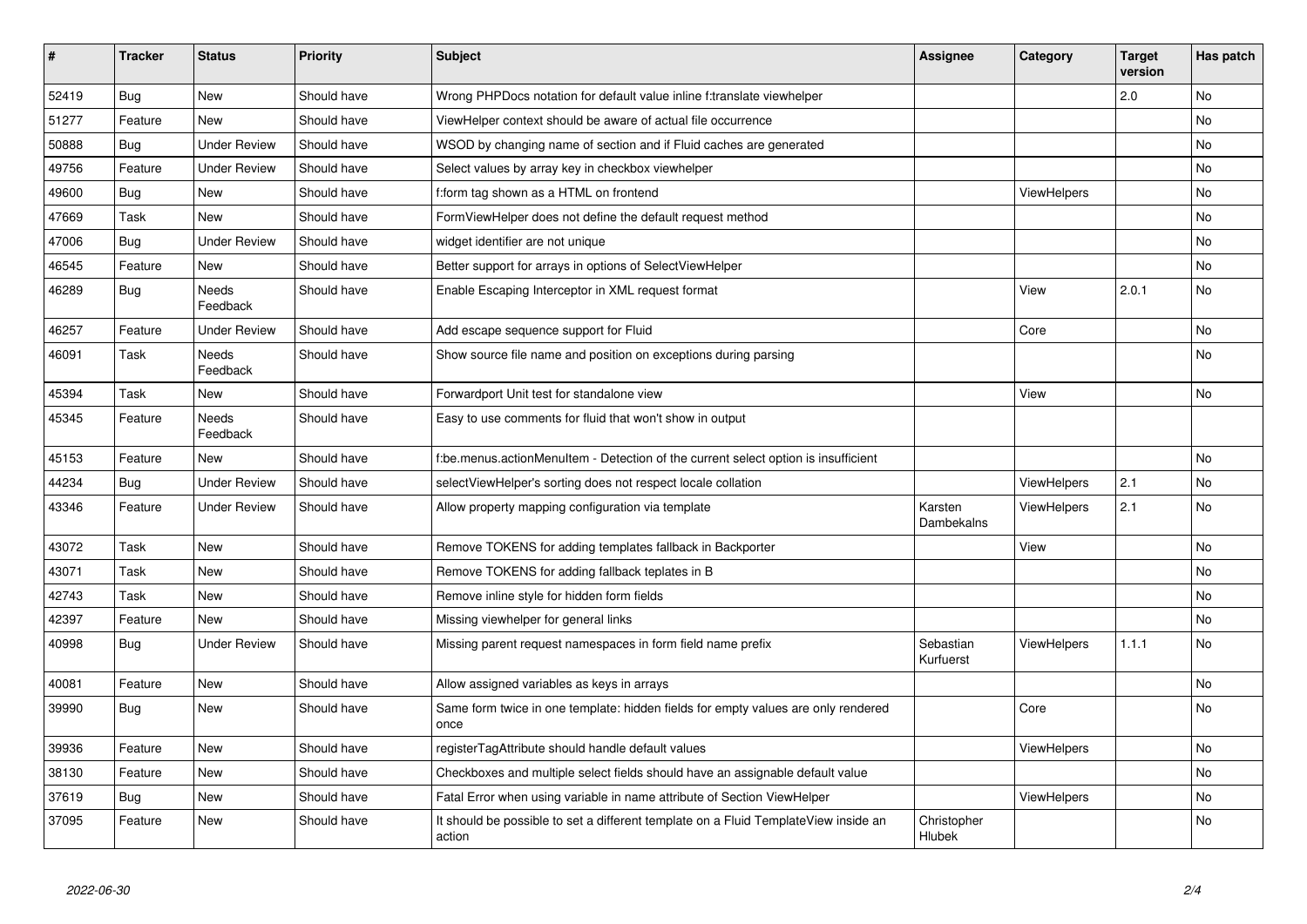| $\vert$ # | <b>Tracker</b> | <b>Status</b>       | <b>Priority</b> | <b>Subject</b>                                                                                              | <b>Assignee</b>             | Category           | <b>Target</b><br>version | Has patch |
|-----------|----------------|---------------------|-----------------|-------------------------------------------------------------------------------------------------------------|-----------------------------|--------------------|--------------------------|-----------|
| 36662     | Bug            | Needs<br>Feedback   | Should have     | Checked state isn't always correct when property is collection                                              | Kevin Ulrich<br>Moschallski | ViewHelpers        | 1.1.1                    | <b>No</b> |
| 36655     | Bug            | New                 | Should have     | <b>Pagination Links</b>                                                                                     |                             | Widgets            |                          | No        |
| 36410     | Feature        | <b>New</b>          | Should have     | Allow templates to send arguments back to layout                                                            |                             | <b>ViewHelpers</b> |                          | No        |
| 34682     | Bug            | <b>Under Review</b> | Should have     | Radio Button missing checked on validation error                                                            |                             | ViewHelpers        |                          | <b>No</b> |
| 33394     | Feature        | Needs<br>Feedback   | Should have     | Logical expression parser for BooleanNode                                                                   | <b>Tobias Liebig</b>        | Core               |                          | No        |
| 33215     | Feature        | New                 | Should have     | RFC: Dynamic values in ObjectAccess paths                                                                   |                             |                    |                          | No        |
| 32035     | Task           | New                 | Should have     | Improve fluid error messages                                                                                |                             | Core               |                          | Yes       |
| 31955     | Feature        | New                 | Should have     | f:uri.widget                                                                                                |                             | Widgets            |                          | No        |
| 30937     | Bug            | New                 | Should have     | CropViewHelper stringToTruncate can't be supplied so it can't be easily extended                            |                             | <b>ViewHelpers</b> |                          | Yes       |
| 28554     | <b>Bug</b>     | New                 | Should have     | (v4) implement feature flag to disable caching                                                              |                             |                    |                          | No        |
| 28553     | Bug            | New                 | Should have     | improve XHProf test setup                                                                                   |                             |                    |                          | No        |
| 28552     | Bug            | New                 | Should have     | (v5) write ViewHelper test for compiled run; adjust functional test to do two passes<br>(uncached & cached) |                             |                    |                          | No        |
| 28551     | Bug            | Accepted            | Should have     | (v4) backport VHTest                                                                                        | Sebastian<br>Kurfuerst      |                    |                          | <b>No</b> |
| 28550     | Bug            | New                 | Should have     | (v4) make widgets cacheable, i.e. not implement childnodeaccess interface                                   |                             |                    |                          | <b>No</b> |
| 28549     | Bug            | New                 | Should have     | make widgets cacheable, i.e. not implement childnodeaccess interface                                        |                             |                    |                          | No        |
| 13045     | <b>Bug</b>     | <b>New</b>          | Should have     | Entity decode of strings are different between if-conditions and output of variable                         |                             |                    |                          |           |
| 12863     | <b>Bug</b>     | New                 | Should have     | Attributes of a viewhelper can't contain a '-'                                                              | Sebastian<br>Kurfuerst      | Core               |                          | <b>No</b> |
| 10911     | Task           | New                 | Should have     | Tx Fluid ViewHelpers Form AbstractFormViewHelper->renderHiddenIdentityField<br>should be more reliable      |                             | <b>ViewHelpers</b> |                          | No        |
| 9950      | Task           | New                 | Should have     | Binding to nested arrays impossible for form-elements                                                       |                             | ViewHelpers        |                          |           |
| 9514      | Feature        | New                 | Should have     | Support explicit Array Arguments for ViewHelpers                                                            |                             |                    |                          |           |
| 8648      | Bug            | New                 | Should have     | format.crop ViewHelper should support all features of the crop stdWrap function                             |                             | ViewHelpers        |                          | No        |
| 8491      | Task           | Needs<br>Feedback   | Should have     | link.action and uri.action differ in absolute argument                                                      | Karsten<br>Dambekalns       | <b>ViewHelpers</b> |                          | No        |
| 5933      | Feature        | Accepted            | Should have     | Optional section rendering                                                                                  | Sebastian<br>Kurfuerst      | <b>ViewHelpers</b> |                          | <b>No</b> |
| 4704      | Feature        | New                 | Should have     | Improve parsing exception messages                                                                          |                             | Core               |                          |           |
| 3481      | Bug            | New                 | Should have     | Use ViewHelperVariableContainer in PostParseFacet                                                           |                             | Core               |                          | No        |
| 3291      | Feature        | Needs<br>Feedback   | Should have     | Cacheable viewhelpers                                                                                       |                             |                    |                          | No        |